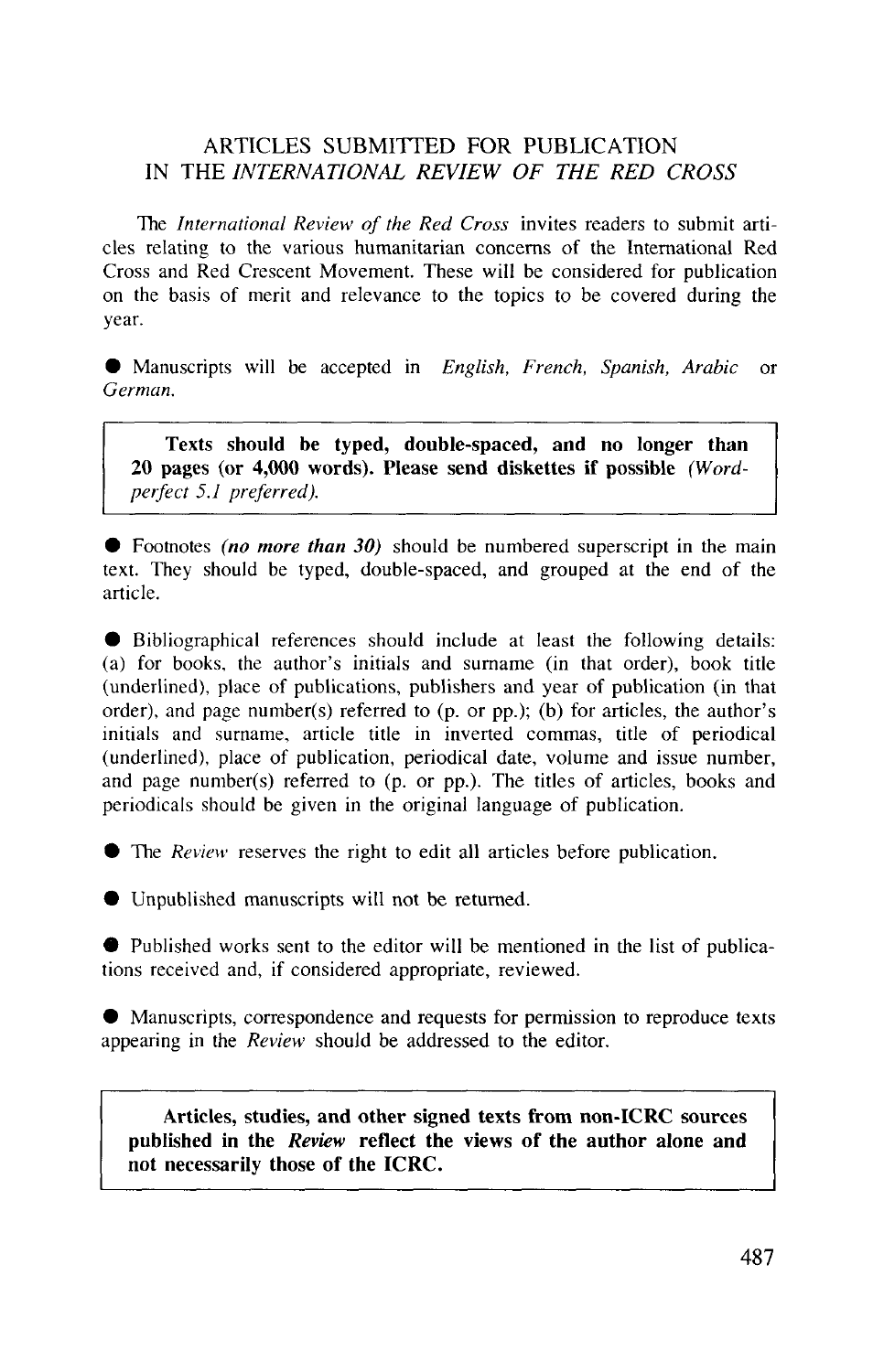# READ AND ENCOURAGE OTHERS TO READ THE INTERNATIONAL REVIEW OF THE RED CROSS

# Help increase its circulation

#### SUBSCRIPTION FORM

I should like to subscribe to the *International Review of the Red Cross* for 1 year from (date)

| $\Box$ English<br>∃ Arabic                                                                                   | Spanish<br>French<br>German (selected articles)                               |
|--------------------------------------------------------------------------------------------------------------|-------------------------------------------------------------------------------|
| Name                                                                                                         | First name                                                                    |
| Organization                                                                                                 |                                                                               |
| Profession or function                                                                                       |                                                                               |
| Address                                                                                                      |                                                                               |
| Country                                                                                                      |                                                                               |
| Please cut out or photocopy and mail to:                                                                     |                                                                               |
|                                                                                                              | International Review of the Red Cross<br>19, av. de la Paix<br>CH-1202 Geneva |
| English, French, Spanish and Arabic editions:<br>(single copy Sw. frs. 5)                                    | 1-year subscription (6 issues): Sw. frs. 30 or US\$ 18.                       |
| <b>German edition:</b><br>1-year subscription (6 issues): Sw. frs. 10 or US\$ 6.<br>(single copy Sw. frs. 2) |                                                                               |
| Postal cheque account No. 12-1767-1 Geneva                                                                   | Bank account No. 129.986.0, Swiss Bank Corporation, Geneva                    |
|                                                                                                              | Specimen copy on request                                                      |
| Date                                                                                                         | Signature                                                                     |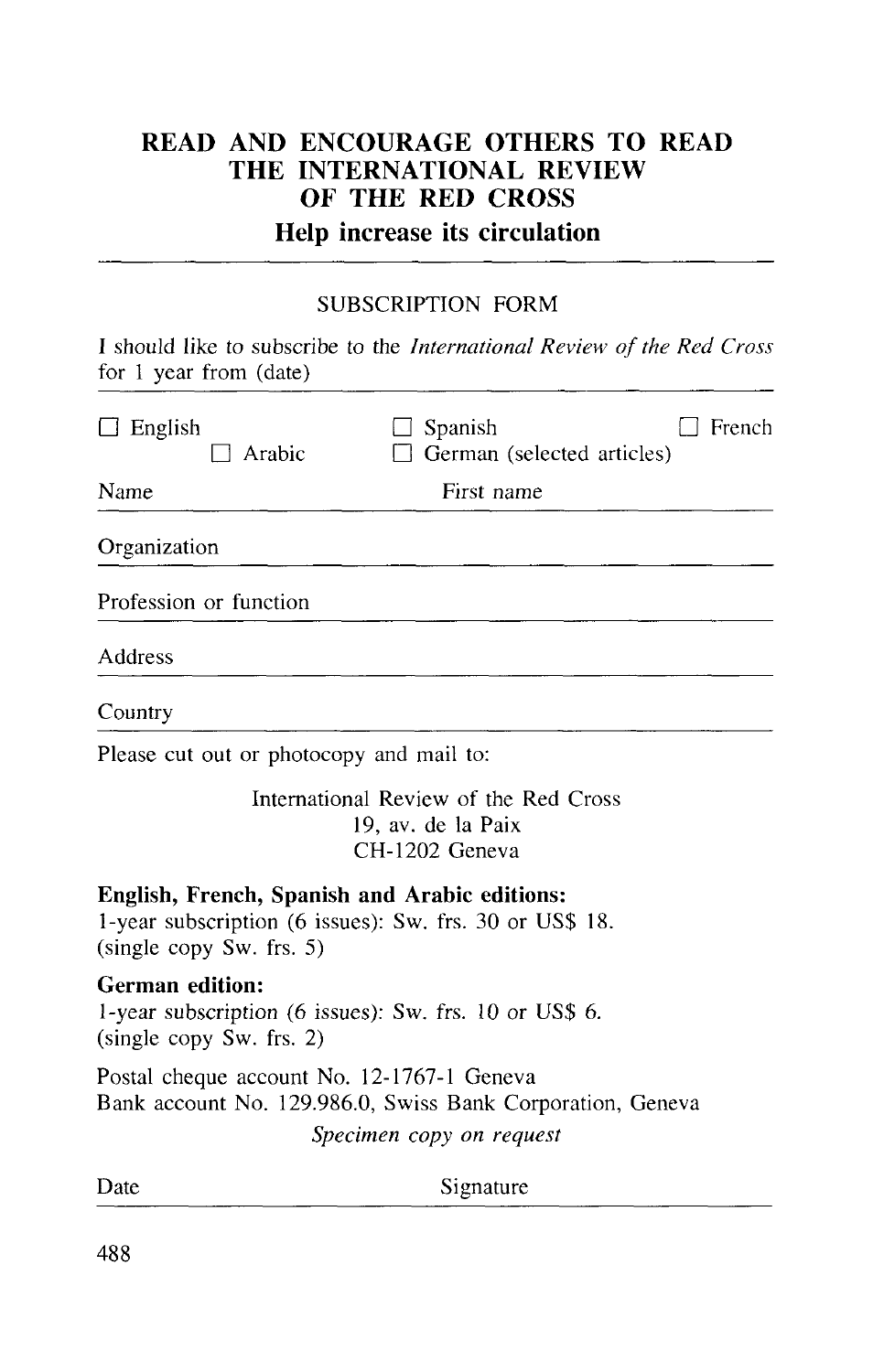The *International Review of the Red Cross* is the official publication of the International Committee of the Red Cross. It was first published in 1869 under the title "Bulletin international des Sociétés de secours aux mi

the International Red Cross and Red Crescent Movement. It is also a specialized journal in the field of international humanitarian law and other aspects of human- itarian endeavour.

As a chronicle of the international activities of the Movement and a record of events, the *International Review of the Red Cross* is a constant source of information and maintains a link between the components of the International Red Cross<br>and Red Crescent Movement.

The *International Review of the Red Cross* is published every two months, in five main editions:

French: REVUE INTERNATIONALE DE LA CROIX-ROUGE (since October 1869) English: INTERNATIONAL REVIEW OF THE RED CROSS (since April 1961) Spanish: REVISTA INTERNACIONAL DE LA CRUZ ROJA (since January 1976) Arabic: المحلة الله لية للصليب الأحمر (since May-June 1988) Russian: MEXATYHAPOAHIAJ XYPHAJI KPACHOTO KPECTA (since November-December 1994)

Selected articles from the main editions have also been published in German under the title *Ausziige* since January 1950.

| EDITOR:               | Jacques Meurant, D. Pol. Sci.                              |
|-----------------------|------------------------------------------------------------|
| ADDRESS:              | International Review of the Red Cross                      |
|                       | 19, avenue de la Paix                                      |
|                       | 1202 Geneva, Switzerland                                   |
| <b>SUBSCRIPTIONS:</b> | one year, 30 Swiss francs or US\$ 18                       |
|                       | single copy, 5 Swiss francs                                |
|                       | Postal cheque account No. 12 - 1767-1 Geneva               |
|                       | Bank account No. 129.986.0, Swiss Bank Corporation, Geneva |

The *International Committee of the Red Cross (ICRC)* and the *International Federation of Red Cross and Red Crescent Societies,* together with the *National Red Cross and Red Crescent Societies,* form the International Red Cross and Red

The *ICRC*, which gave rise to the Movement, is an independent humanitarian institution. As a neutral intermediary in the event of armed conflict or unrest it endeavours, on its own initiative or on the basis of the Geneva Conventions, to bring protection and assistance to the victims of international and non-inter- national armed conflict and internal disturbances and tension.